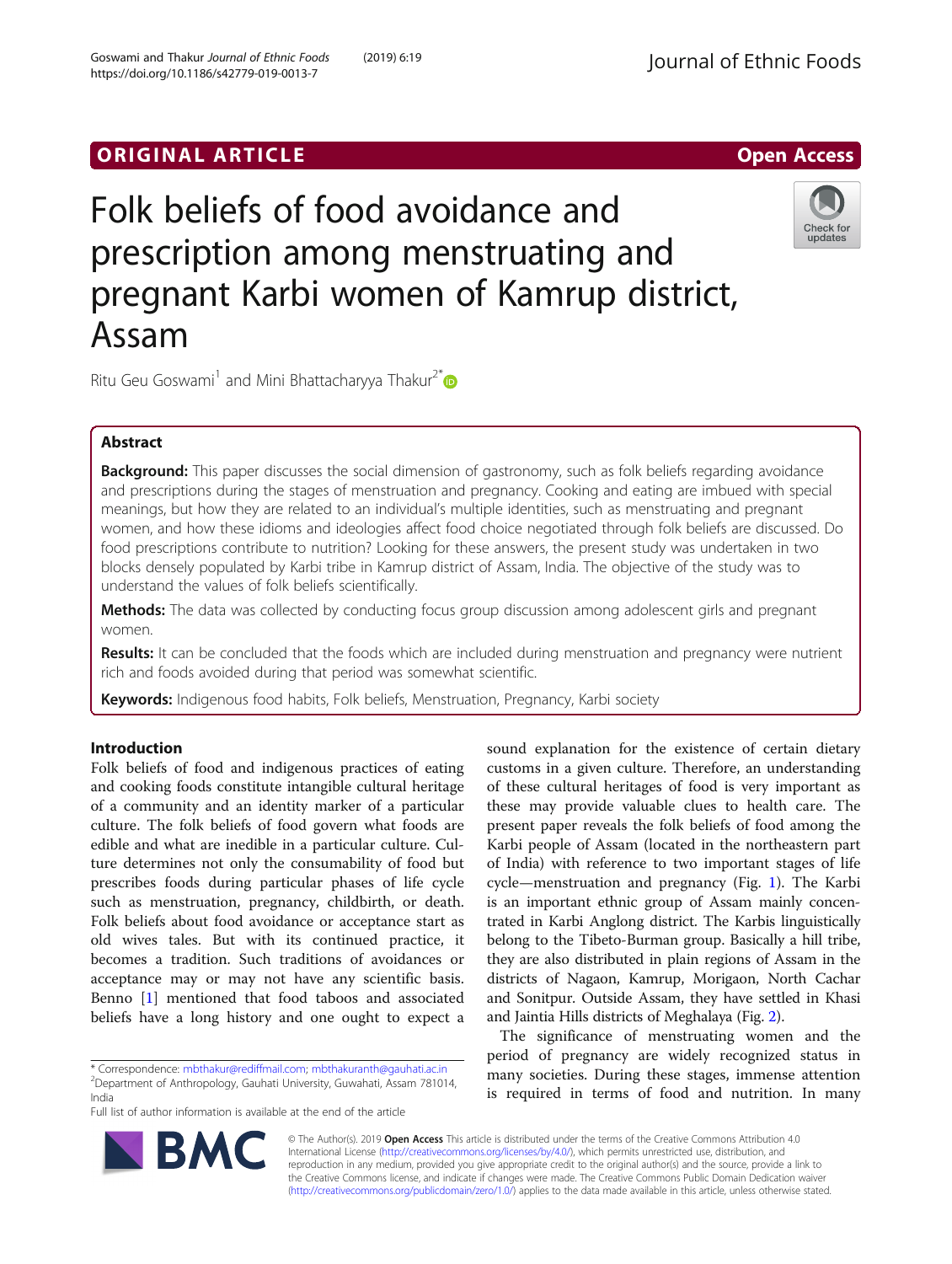<span id="page-1-0"></span>

societies, folk beliefs of foods are necessarily to be observed during these physiological periods. According to Awoniyi [[2\]](#page-6-0), "the love for children is so intense that as soon as a woman becomes pregnant a new social status is automatically conferred on her. She is now respected, treated and handled with care." The pregnant women are then "subjected to series of taboos (relating to their diet and behaviours) which are designed to preserve protect and promote the health of mother and foetus" [\[3](#page-6-0)]. The folk beliefs of food are followed religiously by Karbi women especially during the times of physiological changes. The period of adolescence is a very important phase especially among girls as they are the future mothers of the coming generation. So, to achieve a healthy adolescent period, adequate nutritional care during menstruation is required. If an adolescent girl is healthy, she will lead a healthy adult life which will ultimately lead to a healthy pregnancy period and birth of infants of normal birth weight. It is noteworthy to mention that in the state of Assam, the infant mortality rate (IMR) is the second highest in India at 44 and the maternal mortality rate is 237, the highest among all states

[[4\]](#page-6-0). Therefore, this work was undertaken to analyze the additions and deletions of foods during the two important phases of women's life to understand whether these folk beliefs of food are actually hampering the health of a woman or is a blessing in disguise.

#### Materials and method

The present study was undertaken among Karbi women of Kamrup district of Assam. Two administrative blocks of Kamrup district, i.e. Chandrapur and Dimoria, were selected as these were densely populated by Karbi population. Chandrapur which is a hilly semi-urban area is located approximately 15 km from Dispur, the capital of Assam. Dimoria is in the outskirt of Guwahati city and has several communities including Karbi, Tiwa, Boro, Rabha, Garo, Tea Tribes and some others living together. The data was collected from 15 villages where Karbi population was densely populated. Focus group discussion was conducted in every village to collect data from adolescent girls in the age below 18 years and pregnant women in the age group of 19 to 49 years. Interview schedule was used for eliciting information from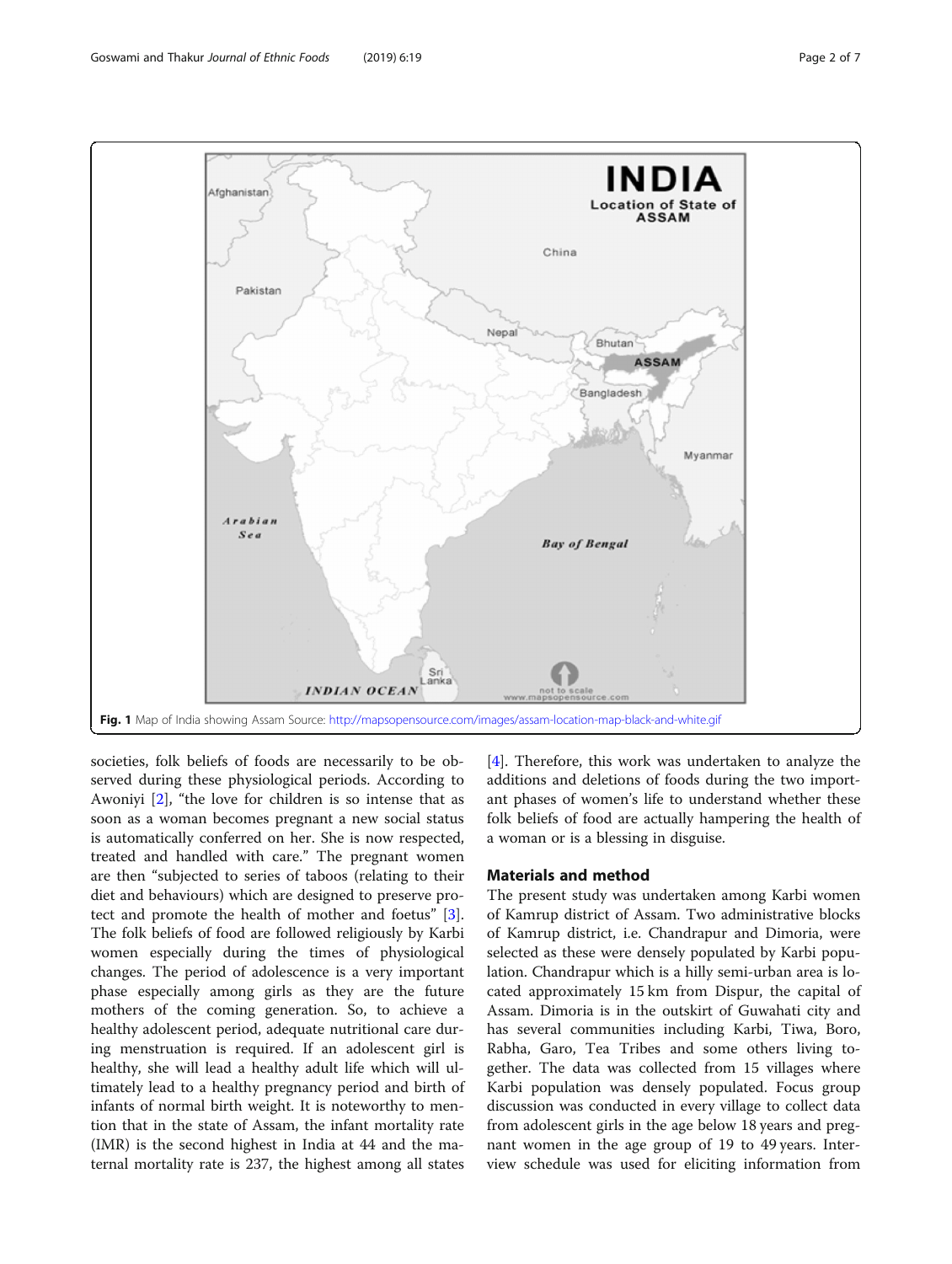<span id="page-2-0"></span>

the girls below the age of 18 years and adult women regarding food habits, methods of cooking, dietary intake and nutritional status. A total of 400 females were selected for the study.

#### Results and discussion

Food habits, eating and cooking practices and folk beliefs were found to be integral part of Karbi community. Food habit means the way by which the people select the food they want to eat which depends on the availability in nature or market and knowledge about the food (green leafy vegetables, herbs, etc.). The nearby forest and hilly terrain of the Karbi habitat of the two blocks provide a good selection of indigenous green leafy vegetables/ herbs (silpat, panajari, gorjiva, semerang tenga, bahekatita, mayong sak (scientific names are not available)) and fruits like bael ([Aegle marmelos](https://www.rediffmail.com/cgi-bin/red.cgi?red=http%3A%2F%2Fassamplants%2Ecom%2FAll%2520Species%2FAegle%2Ehtm&isImage=0&BlockImage=0&rediffng=0&rogue=bfcf9abf8c211b3a8b1bccc5274ae595392aa237&rdf=BT0IaFckAG0BPVxjU3UHIQ==)), leteku (Baccaurea ramiflora), poniol (Flacourtia jangomas), rababtenga (Citrus grandis) and mirika renga/mir tenga (Parameria polyneura). The Karbi women usually go to the nearby hilly areas two or three times per week. Mayong/mehek green leafy vegetable is dried and kept for use within 3 months. Other green leafy vegetables are eaten fresh within 2 to 3 days. The green leafy vegetables are kept overnight on the rooftop in a bamboo sieve (saloni) so the vegetables remain fresh. They keep the greens wrapped in banana leaf to be used within 2 to 3 days. In most of Karbi households, a homestead garden (called

bari in Assamese) were seen where indigenous vegetables like kasu (Colocasia esculenta), dhekia, (Diplazium esculantum), vedailota ([Paederia foetida](https://www.rediffmail.com/cgi-bin/red.cgi?red=http%3A%2F%2Fen%2Ewikipedia%2Eorg%2Fwiki%2FPaederia%5Ffoetida&isImage=0&BlockImage=0&rediffng=0&rogue=7d1d4ce1a532fc4fe96d83143c16a31e3fca5b40&rdf=U2tWNlUmVjsGOlZpBSNRdw==)) mandhania ([Eryngium foetidum](https://www.rediffmail.com/cgi-bin/red.cgi?red=http%3A%2F%2Fen%2Ewikipedia%2Eorg%2Fwiki%2FEryngium%5Ffoetidum&isImage=0&BlockImage=0&rediffng=0&rogue=72162e7544c588da348908a802ea599faf6894fe&rdf=BT0EZAR3VzpQbFJtVnBXcQ==)), kasiduria ([Lindernia ruellioides](https://www.rediffmail.com/cgi-bin/red.cgi?red=http%3A%2F%2Fassamplants%2Ecom%2FAll%2520Species%2FLindernia%2520ruellioides%2Ehtm&isImage=0&BlockImage=0&rediffng=0&rogue=766d6c6cc383ae8173b829831ca28b215d82fef8&rdf=BDwFZQJxUj8GOgQ7BCIKLA==)) and matikaduri (Alternanthera sessilis) were grown. Karbi tribe prefers to include indigenous green leafy vegetables and herbs in their everyday diet.

#### Eating practices among the Karbi women

All Karbi people prefer rice as the staple for meals. The present study depicts that the percentage of eating three times per day was more among all the age groups followed by two times per day. It may be mentioned that eating main meals, i.e. breakfast, lunch and dinner were considered in the study. Taking little snacks and tea were not considered as main meals. In total, 62% of the Karbi women ate three times per day followed by 22.25% who ate two times per day. Only 15.75% ate more than three times per day. The girls below the age of 18 years mentioned that they sometimes skip breakfast before going to school as they become late while going to school. The girls mentioned that they have snacks and relishes like biscuit, chilli pickle and *jhalmuri* (a relish made of puffed rice, peanuts, onion and sprinkled with coriander leaves) with the pocket money they get while going to schools or colleges. Most of the girls do not prefer to carry tiffin with them. The girls who reported to carry tiffin contain cake, biscuit, chips and snacks which is not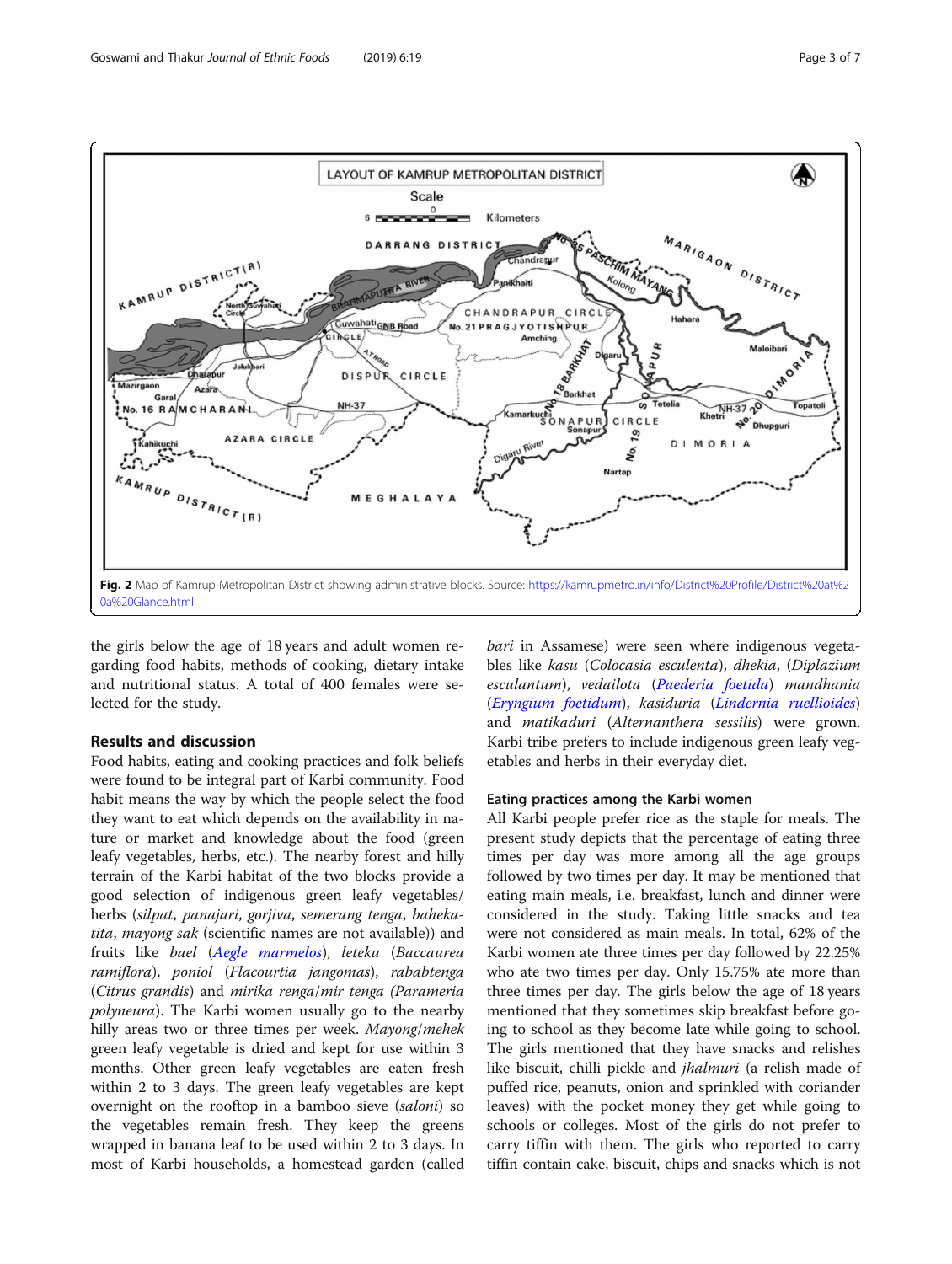a heavy meal. The girls having junk foods outside of home skip their lunch after coming from school or college. Sometimes, they mentioned that if lunch items were not appealing to them, they prefer to take rice with channa or chilli pickle brought from the nearby shops. Arya and Mishra [\[5](#page-6-0)] reported that adolescents are now consuming high amounts of foods like Maggi noodles, sandwich and potato chips and replacing the consumption of fruits, vegetables and dairy products. Due to urbanization and good transportation, even in remote places, shops containing potato chips and biscuits were available, making the junk foods an easy option for consumption. The adult Karbi women who had two times main meals mentioned that as they take a heavy breakfast in morning, they prefer to take tea with muri laddu (puffed rice balls) or biscuits.

Karbi tribes of Kamrup district were non-vegetarians. Foods which are commonly eaten at meal times were rice, green leafy vegetables, fresh fish, dry fish powder (hukoti), dry fish (oakreng) and meat. The frequency of consuming most preferred food of the Karbi women is presented in Table 1.

#### Cooking methods among the Karbis

The most common methods used for cooking was boiling, steaming and roasting in bamboo pipes and banana leaf. The girls of below 18 years mentioned that they like to have foods prepared with oil. So frying was also found as one of the cooking methods among Karbis. Boiling is usually used to prepare vegetables and meat. Steaming is the method which involves use of moist heat. The food prepared with the method of steaming is nutritious as the foods do not come in contact with water directly. So, the water soluble vitamins are retained in the foods. The water vapour is produced from water placed at the bottom of the pan. Steam cooked foods are light, fluffy and easily digestible. Frying method of cooking uses fat or oil as a medium of cooking. Shallow fat frying uses fat as well as water to cook the food. Roasting involves cooking food by dry heat. All Karbis irrespective of their financial status prefer foods cooked without oil. Teronpi et al. [\[6](#page-6-0)] studied indigenous knowledge of management of fish resources and revealed that hill Karbis cook fish by kangthu and kemang method. A study conducted by

Muzaddadi et al. [[7](#page-6-0)] mentioned in a study of ethnic fish product prepared by Mishing tribe of Assam that food processing techniques like drying, smoking and fermentation are compatible means of preserving fish for scare fish seasons and a partial solution to protein malnutrition.

The kangthu and kemang method were preferred by Karbis of Kamrup district also. In kangthu method, fresh fish is mixed with salt, turmeric and local herbs like *dha*nia (Coriandrum sativum L) or man dhania ([Eryngium](https://www.rediffmail.com/cgi-bin/red.cgi?red=http%3A%2F%2Fen%2Ewikipedia%2Eorg%2Fwiki%2FEryngium%5Ffoetidum&isImage=0&BlockImage=0&rediffng=0&rogue=72162e7544c588da348908a802ea599faf6894fe&rdf=BT0EZAR3VzpQbFJtVnBXcQ==) [foetidum](https://www.rediffmail.com/cgi-bin/red.cgi?red=http%3A%2F%2Fen%2Ewikipedia%2Eorg%2Fwiki%2FEryngium%5Ffoetidum&isImage=0&BlockImage=0&rediffng=0&rogue=72162e7544c588da348908a802ea599faf6894fe&rdf=BT0EZAR3VzpQbFJtVnBXcQ==)). Then, the fish is wrapped in banana leaf and smoked in firewood or roasted in a hot iron pan (kerahi/ tawa). In kemang method, dry fish is mixed with salt, spice, ginger and garlic and put in a fresh bamboo tube with one end closed with nodes. Fresh and delicate lemon leaves are added for flavor. Then, the bamboo tube is roasted over fire. The fish prepared by kemang method is a delicacy among Karbis irrespective of any age group.

Dry fish is stored in bamboo tubes for about a year, and this dry fish is called sukati (in Assamese language) or hukati in Karbi dialect. Karbis put hukati in each and every dish prepared from vegetables and green leafy vegetables. During rainy season when the ponds and rivers are flooded, all men and women go for fishing and collect fish in plenty. They dry the fish by putting them in the bamboo shelves (Bhanglang) above the fireplace in the kitchen. The fish gets dried and then they put the fish in the bamboo tubes and store it. The dry fish becomes like powder and they put the dry fish powder while cooking any kind of vegetables. Hukati have a strong odor, but when it is cooked, it gives a pleasant aroma.

#### Food practices during menstruation

Women's experience of menstruation is influenced by the way it is understood in the society they live in. Among the Karbi, meat, eggs and chicken were avoided as it was believed that these foods are hot and will cause stomach ache and more bleeding during the period of menstruation. Hukati (dry fish) is avoided for the belief that the menstrual blood will smell and so avoided during the entire period of menstruation. Foods such as curd, banana and pineapple are avoided for heavy bleeding. Sour foods as tamarind and pickles were also

Table 1 Frequency of consumption (per week)

| <b>I WINTE I</b> HOGGOCITCY OF CONSUMPTION (PC) WEEK! |           |                       |                  |             |
|-------------------------------------------------------|-----------|-----------------------|------------------|-------------|
| Days/week                                             | Rice      | Green leafy vegetable | Fish (fresh/dry) | Meat        |
| $1 - 2$ days                                          |           | $24(6)$ *             |                  | 90(22.5)    |
| $3-5$ days                                            |           | 153 (38.25)           | 72 (18)          | 85 (21.25)  |
| 6-7 days                                              | 400 (100) | 223 (55.75)           | 328 (82)         | 225 (56.25) |
| Total                                                 | 400 (100) | 400 (100)             | 400 (100)        | 400 (100)   |

Source: Fieldwork

\*Percentages are shown in parentheses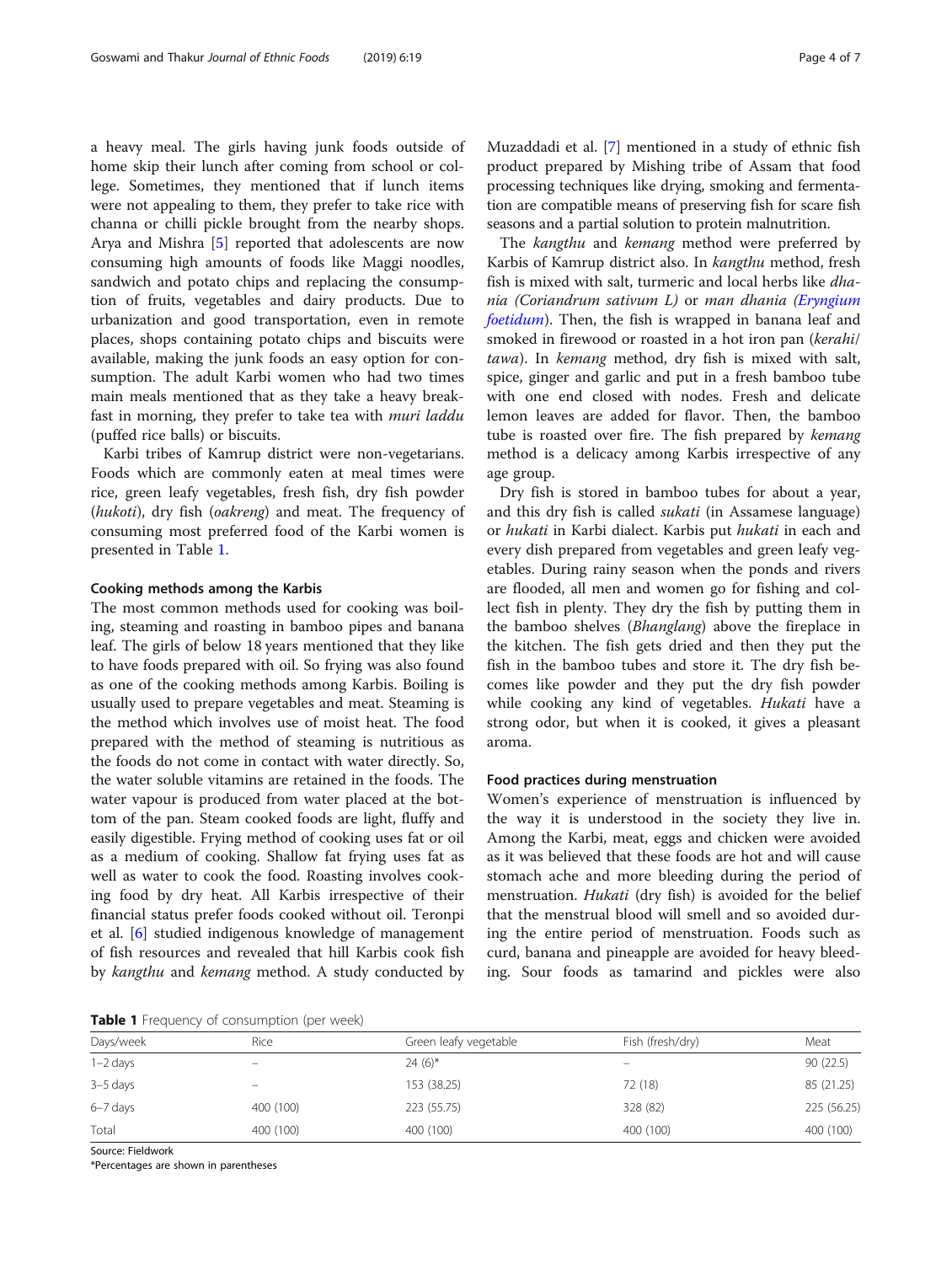avoided for fear of heavy bleeding and stomach ache. The menstruating girls were also advised to exclude spices, chilli, and pepper due to the belief that these foods will cause stomach cramps. Sharma and Kaur [\[8](#page-6-0)] reported that during menstruation girls are advised to avoid hot foods such as goat meat, eggs and chicken as it is believed that this would cause more bleeding. Jasrotia et al. [\[9\]](#page-6-0) in a study related to various aspects of menstruation revealed that the adolescent girls restricted cold beverages, foods cooked with turmeric and sour food during that period. Adolescent girls of Lamani and Kanjharbhat tribes of Dharwad and Bijapur districts in Karnataka state in India avoided sesame seed, jaggery, sour food and sweets and included lemon juice and coconut water during menstruation period as it reduces stomach pain [[10](#page-6-0)]. Manhas and Sharma [[11\]](#page-6-0) in a study related to menstruation among adolescent girls of Jammu in northern India revealed vast majority of girls were not allowed to eat sour food during menstruation with the belief that it causes pain to the stomach. Juyal et al. [[12\]](#page-6-0) reported 75.6% of adolescent girls of Dehradun, India, restricted intake of pickles and other sour foods during menstruation.

The present study revealed that during the period of menstruation, fluids such as water and coconut water is advised by the elderly to be included as it is believed that the pain felt due to menstruation is subsided. Inclusion of plain water and coconut water may be good during the time of menstruation as fluid retention is one of the common symptoms before and during the time of menstruation. Coconut water which is rich source of nutrients helps to reduce the fluid retention. White et al. [[13](#page-6-0)] reported fluid retention during menstrual and mid-cycle patterns of menstruation in 765 menstrual cycles in 62 healthy women. Saat et al. [[14\]](#page-6-0) studied rehydration after exercise with fresh young coconut water, carbohydrateelectrolyte beverage and plain water and found that fresh young coconut water, a natural refreshing beverage, could be used for whole body rehydration.

The Karbi girls mentioned that fermented rice (poita bhat) is included for the belief that it keeps the stomach cool. Nutritionally, we observed that meat, egg and curd which are good sources of protein are avoided during menstruating period, but it is heartening to note that instead of non-vegetarian items, balance in protein is maintained by including vegetarian soups and lentils. Fermented rice (*poita bhat*) which is a very good source of nutrients is included during that period. Bhattacharyya [[15](#page-6-0)] reported in a study conducted by Assam Agricultural University, Jorhat, on fermented rice (poita bhat) and found that when cooked rice is fermented for 12 h, the iron, potassium and calcium content increased. Poita bhat is reported to have cooling properties and produces a soporific effect.

Despite the avoidance of some non-vegetarian foods during the menstrual periods, the protein intake was good as the Karbi tribe includes fresh fish or dry fish in everyday diet.

Much emphasis is given on protein intake as during the adolescent period protein is required more for growth and development. The vegetables and fruits which were avoided are very few and is not a matter of concern. Instead, lots of vegetables and vegetable soup is advised to include during that period which meets the requirement of vitamins and minerals.

#### Food practices during pregnancy

Pregnancy period is another important phase in women's life. Nutritional care is required to attain a healthy baby. A focus group discussion was conducted among the pregnant women for the inclusion and exclusion of foods during the entire period of pregnancy. Meat especially pork was avoided from the conception till delivery with the belief that these are hot foods. Egg which was also considered as hot food was avoided for first 3 months for the belief that it will cause bleeding. Jeffery et al. [[16](#page-6-0)] reported that meat was avoided by pregnant women in Bijnor district of Uttar Pradesh, India, as the women believed that meat is a hot food which can induce abortion. The Karbi women mentioned that duck and pork are avoided, but instead, they include a special food containing wild bird or country chicken. The dish is very nutritious which is prepared by adding local herbs like asiatic pennywort (Centella asiatica; ass. manimuni) and shunk vine ([Paederia foetida](http://en.wikipedia.org/wiki/Paederia_foetida); ass. vedailota) with spices. Other kinds of animal foods such as fish were included from conception, and egg was included after first trimester till delivery. So, within the permissible limits of folk beliefs of food, protein-rich animal foods are included which helps in proper growth and development of the foetus. Fish like borali (Aspidoparia morar), mirika, (Cyprinus mrigala) and kusia (Synbranchus marmoratus) were avoided up to 3 months of pregnancy because of vomiting tendency but other fishes are included. Karbis have a habit of including dry fish everyday which fulfils the requirement of protein among pregnant women. Salt was avoided for the belief that it increases blood pressure. Alkali (Khar) is relished by Karbis in every dish for the belief that it normalizes digestive disorder and balances the acid-alkali range in the body. However, all pregnant women avoided it for the belief that it increases the blood pressure and reduces the nutrients found in the food. Research studies conducted on Kolakhar (prepared from the ashes of the dried peel of Bhim-kol (Musa balbisiana) reported the presence of potassium and sodium in *Khar* is beneficial for hypertensive patients. Neog and Deka [[17](#page-6-0)] mentioned in a study that kolakhar is an excellent salt substitute, with potassium to sodium ratio in the same breath as in nature, derived from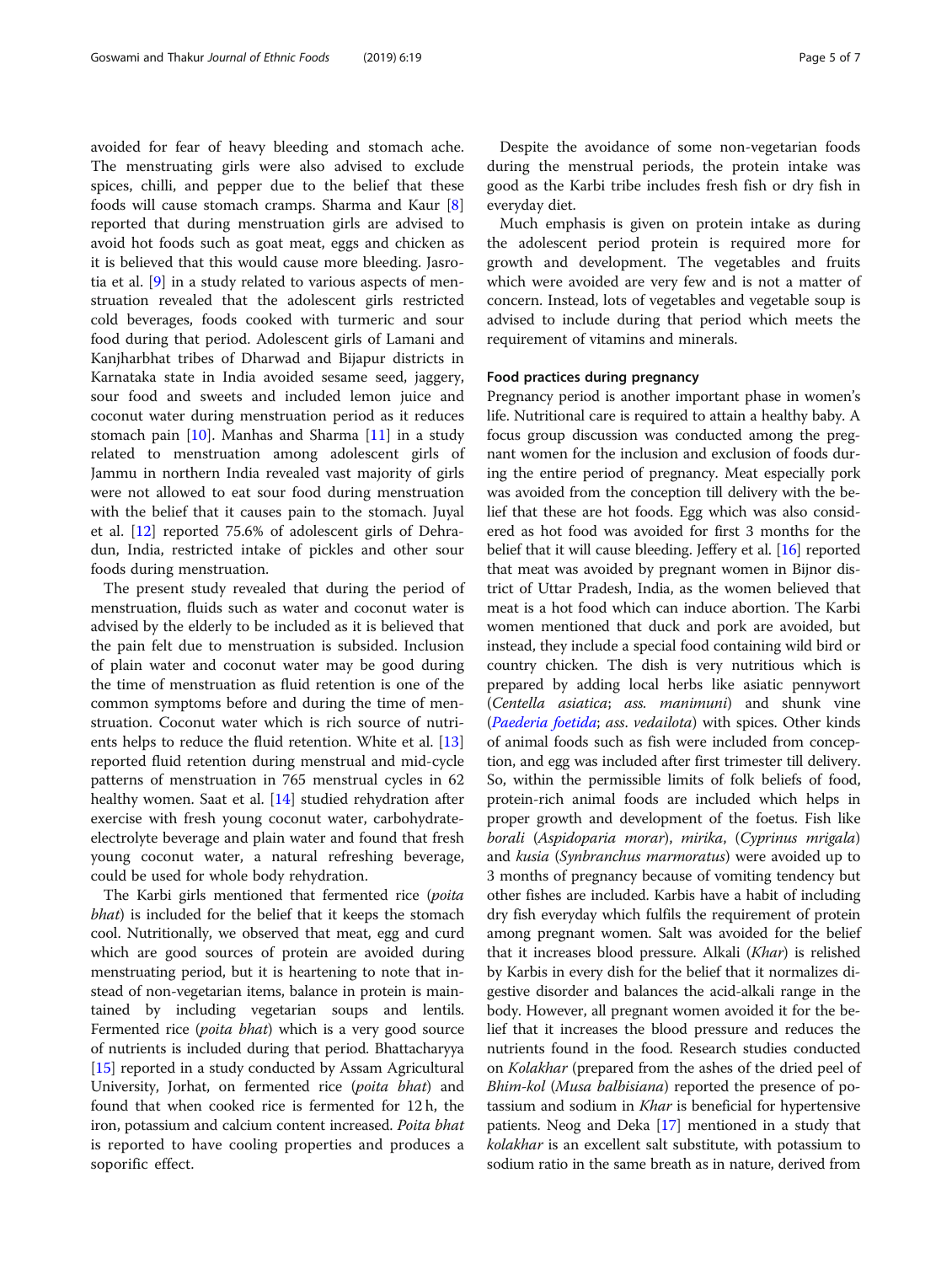banana plant. The salt substitute contains nearly 46% of potassium and 2.6% of sodium. The presence of certain beneficial metals in trace level is an additional feature of the salt substitute. Deka and Talukdar [[18](#page-6-0)] studied the chemical and spectroscopic properties in kolakhar and found that potassium, sodium, carbonate and chloride are major constituents present in kolakhar along with trace elements. But too much use of khar in every dish may increase the blood pressure level. So, Karbi pregnant women avoided khar and limited salt during entire period of pregnancy. These alkalis are reported to be the cause of rare acidity trouble.

Papaya and pineapple were avoided from conception till delivery for fear of abortion. Although avoidance of papaya and pineapple during pregnancy is followed in many societies since time immemorial, it is proved scientifically in research studies. Adebiyi et al. [[19\]](#page-6-0) revealed normal consumption of ripe papaya during pregnancy may not pose any significant danger; however, the unripe or semi-ripe papaya (which contains high concentration of the latex that produces marked uterine contractions) may have an adverse effect during pregnancy and should be avoided. Saikia [[20](#page-6-0)] in a study among tea garden tribal women reported that majority of the pregnant women consume seasonal locally available fruits, wild and cultivated green leafy vegetables and other grown vegetables and avoided papaya and pineapple with the belief that it might abort the baby. The present study also found that Karbi pregnant women included many indigenous green leafy vegetables available in their area. Marak [[21\]](#page-6-0) in a study of Garos found that pregnant women of Garo hills avoided egg, pineapple, pumpkin, papaya and chillies during pregnancy period as it is believed that these foods may lead to spontaneous abortion and stillbirths. Another study undertaken by Ferro-Luzzi E.G [[22](#page-6-0)] in Tamil Nadu showed that 82% women avoided papaya during pregnancy. Harsoliya et al. [[23](#page-6-0)] in a study on food avoidance during pregnancy revealed scientifically some foods that may hamper during pregnancy such as papaya (enzyme papain may generate heat and may cause abortion) and pineapple (enzyme bromelain and high sugar content of pineapple may induce abortion and increase risk of developing gestational diabetes).

All sour foods are restricted till delivery of the baby for fear of miscarriage and bleeding. Too much of sour foods may cause flatulence during pregnancy, so it is advised by elderly to avoid them. Harsoliya et al. [[23\]](#page-6-0) revealed that tamarind is a sour food containing tannins named phlobatannins which may cause nausea and vomiting. It is surprising to note that some of the folk beliefs in food which are followed from the time of ancestors were scientific, but the elderly people may not be able to give any scientific explanation.

Among vegetables, the Karbi pregnant women reported that they avoided plantain flower (kaldil), bottle gourd (jatilao) and white gourd (kumura). Bottle gourd and white gourd was avoided up to delivery for fear of cough and cold since they consider it as cold food. Plantain flower which is stated to be a good source of iron was avoided during pregnancy for the belief that the foetus will grow "giant" like the plantain flower. The avoidance can be stated as beneficial for the pregnant mother as iron which is found in food are present in two forms, heme and non-heme iron. Heme iron, which makes up 40% of the iron in meat, poultry and fish, is well absorbed. Non-heme iron, 60% of the iron in animal tissue and iron in plants is less well absorbed. Plantain contains non-heme iron which is not absorbed in the body without vitamin C. Moreover, vitamin C-rich foods or sour foods are advised to avoid during pregnancy. As such, plantain flower does not provide much nutrients, and so, the age-old folk belief to avoid them seems to be correct. The high fibre content of plantain flower may also make the stomach bulky and upset. Bitter vegetables were restricted for feeling of nausea and headache respectively. Sugarcane was avoided for the first 2 months of pregnancy for fear of abortion.

In every culture, food plays an important role especially during the time of physiological changes which happens in women's life. People select foods which is culturally acceptable. Studying the folk beliefs of food is an important aspect to know how food helps to remain healthy during the period of menstruation and pregnancy. In the present study, folk beliefs of food among Karbis were studied. It can be concluded that inclusion and exclusion of certain foods during the two physiological conditions lead them to remain healthy. Thus, there is an urgent need to save and manage the intangible cultural heritage and beliefs of food of the Karbis as the foods included are rich in nutrients and food avoided are helping the women to be in good health.

#### Acknowledgements

A preliminary version of the paper was presented at International Seminar on "Cultural Heritage Management: A Global Perspective," Asiatic Society, Kolkata, 26–27 March, 2015. The authors thank the organizers for their valuable suggestions.

#### Authors' contributions

Both authors have contributed to this paper. Both authors read and approved the final manuscript.

#### Funding

No fund has been taken from any source.

#### Availability of data and materials

Data will be made available on request.

#### Competing interests

The authors declare that they have no competing interests.